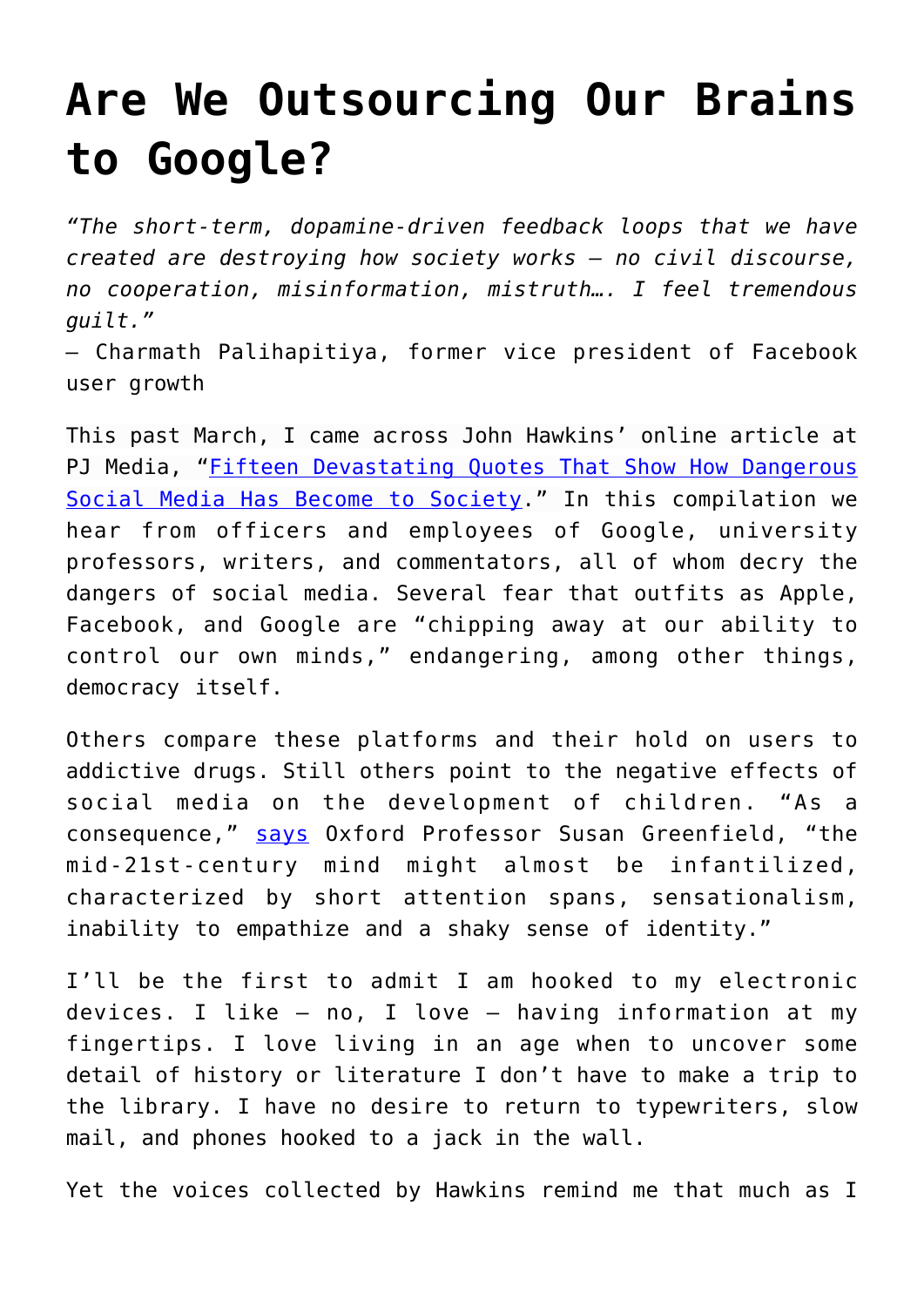love my laptop and phone, I am also subject, like everyone else, to the negative effects of this technology. So many hours online has left its inevitable mark. I see the damage done by social media to our public discourse, the crudity and cruelty of some who attack people they will never meet. I have no doubt that my attention span is shorter than it once was, eroded by hopping from website to website. My ability to concentrate is surely diminished, and I know from experience my need for the drug of online stimulation. Take my computer away, and I would undoubtedly go through a few hard days of withdrawal.

And I am an old guy. What about our young people?

Hawkins includes several quotes about the negative influence of social media on young people, including one from Dr. Nassir Ghaemi, who postulates a strong connection between social media and depression among young people. But what about other effects? The ability to read deeply, to think and write coherently? The ability to exercise reason and restraint, to withhold judgment before ascertaining the facts, to sift out the truth from the falsehoods that appear daily online?

Right now, our technology is racing ahead of our ability to discern its import on us. For example, google "how the internet is changing our brain," and you will find a mixed bag of results. Some believe that we are outsourcing a part of our brain to… well, to Google.

Innovation often brings positive and negative effects. The automobile, for example, gave us the ability to move about with relative ease, to visit family members hundreds of miles away, and to live in the countryside while working in a city. On the other hand, our cars also transformed that countryside into suburbs, helped dismantle the extended family, and added millions of miles of asphalt roadways to the planet.

But there is one enormous difference between previous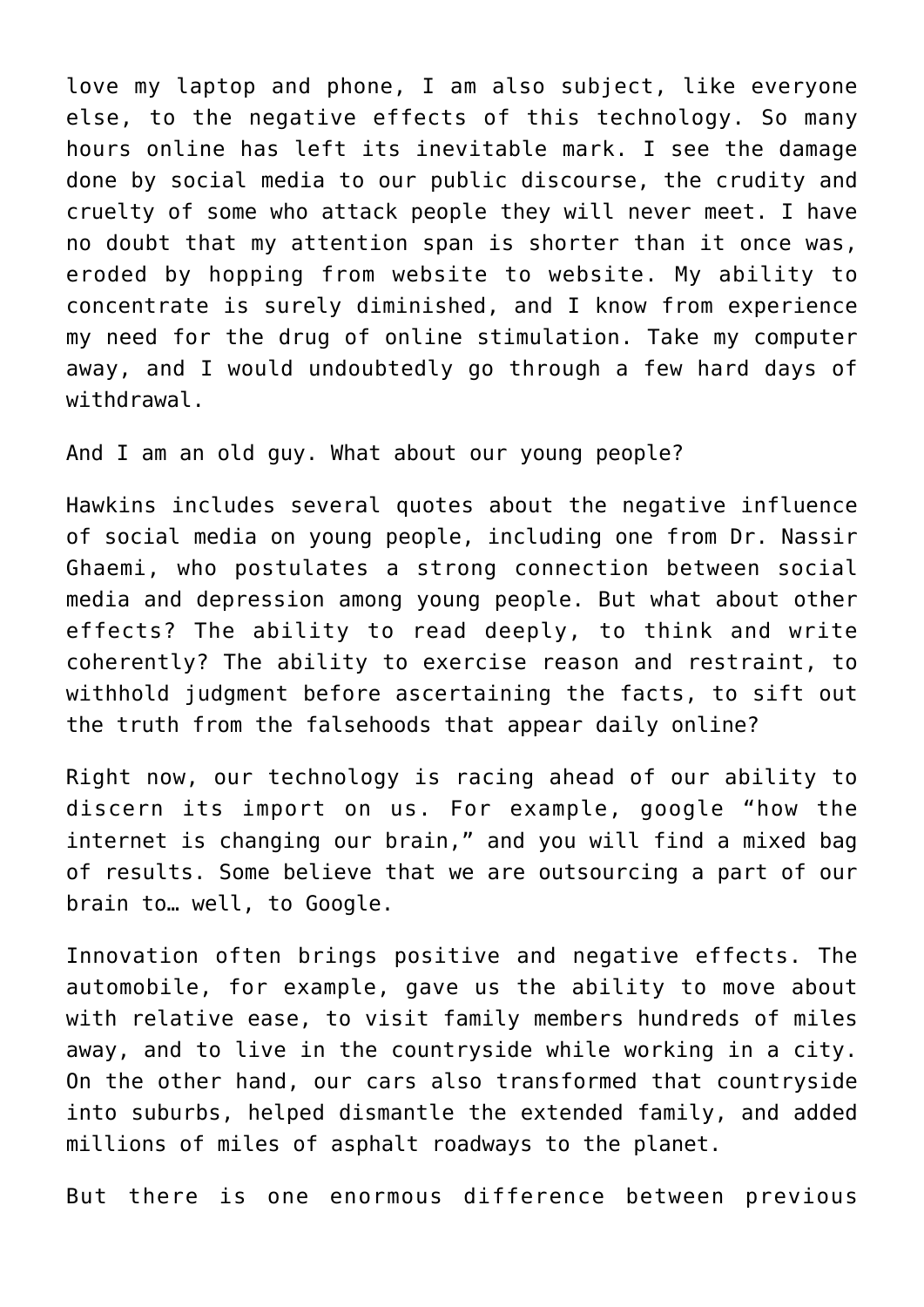technological advances — from the printing press to the development of atomic power — and those of our present age. Cars, light bulbs, telephones, and compact discs exist outside of us. When we engage with social media, however, when we take information from blogs and make it our own, we are merging our hearts and minds with a machine. Blithely, we continue apace in this transformation, most often unaware of the change we are undergoing.

Cars, light bulbs, telephones, and compact discs are objects we use and control.

Social media has the power to use and control us.

Former Google employee Tristan Harris has [this](https://pjmedia.com/trending/15-devastating-quotes-that-show-you-how-dangerous-social-media-has-become-to-our-society/) to say: "A handful of people, working at a handful of technology companies, through their choices will steer what a billion people are thinking today. I don't know a more urgent problem than this. It's changing our democracy, and it's changing our ability to have the conversations and relationships that we want with each other."

Few people engaged with their electronic devices can see and understand this "urgent problem."

Which is too bad, because seeing and understanding may be the only solution.

—

*Dear Readers,*

*Big Tech is suppressing our reach, refusing to let us advertise and squelching our ability to serve up a steady diet of truth and ideas. Help us fight back by [becoming a](https://www.chroniclesmagazine.org/subscribe/) [member](https://www.chroniclesmagazine.org/subscribe/) for just \$5 a month and then join the discussion on Parler [@CharlemagneInstitute](https://parler.com/profile/CharlemagneInstitute) and Gab [@CharlemagneInstitute](https://gab.com/CharlemagneInstitute)!*

Image Credit: